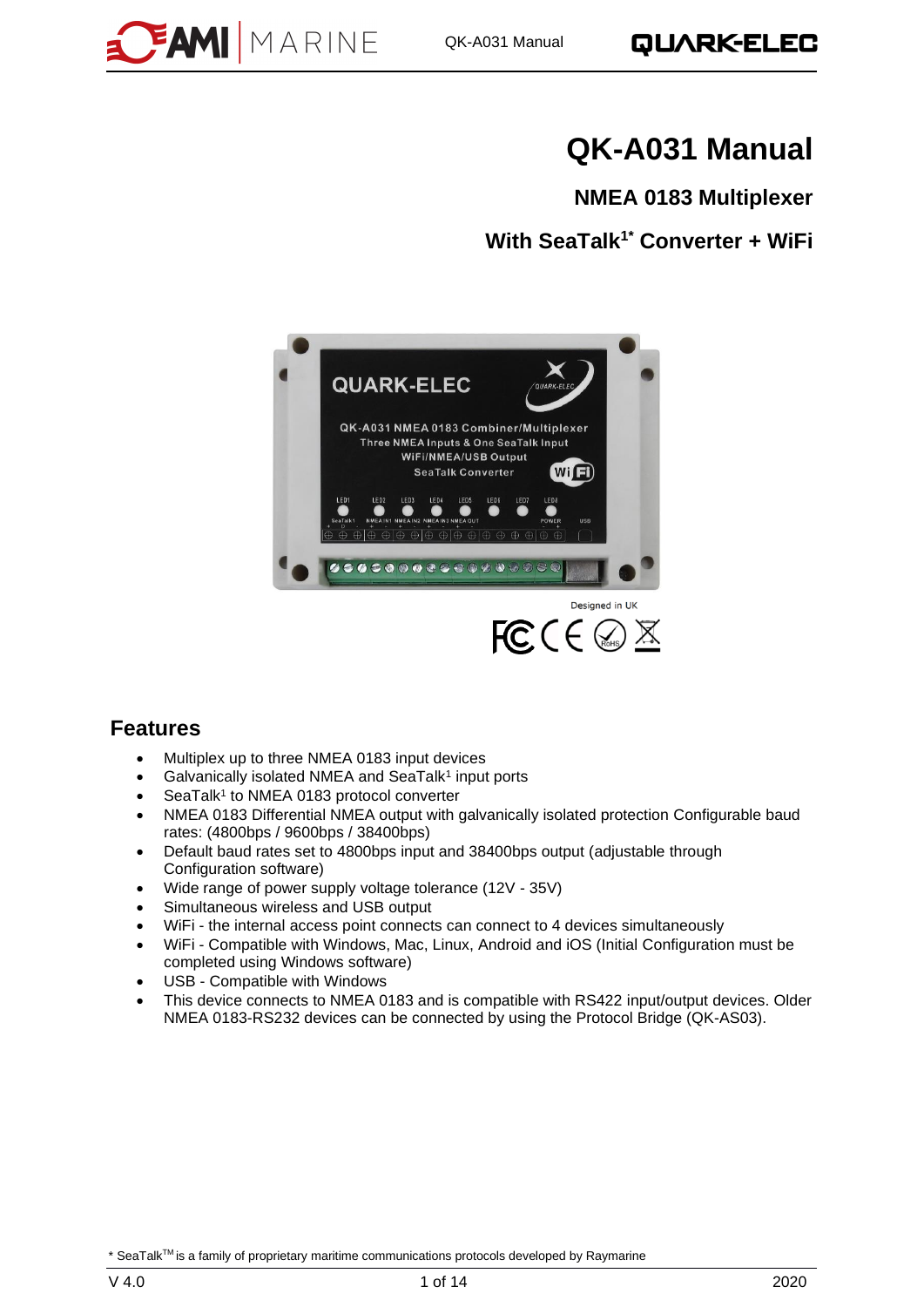# **Contents**

| $\mathbf 1$<br>2.<br>3. |        |  |
|-------------------------|--------|--|
|                         | 3.1.   |  |
|                         | 3.2.   |  |
|                         | 3.3.   |  |
|                         | 3.3.1. |  |
|                         | 3.3.2. |  |
|                         | 3.4.   |  |
|                         |        |  |
|                         | 3.5.1  |  |
|                         |        |  |
|                         | 3.6.1. |  |
|                         | 3.6.2. |  |
| $\overline{4}$ .        |        |  |
| 5.                      |        |  |
|                         |        |  |
|                         |        |  |
| 6.                      |        |  |
| 7.                      |        |  |
| 8.                      |        |  |
| 9.                      |        |  |
| 10 <sub>1</sub>         |        |  |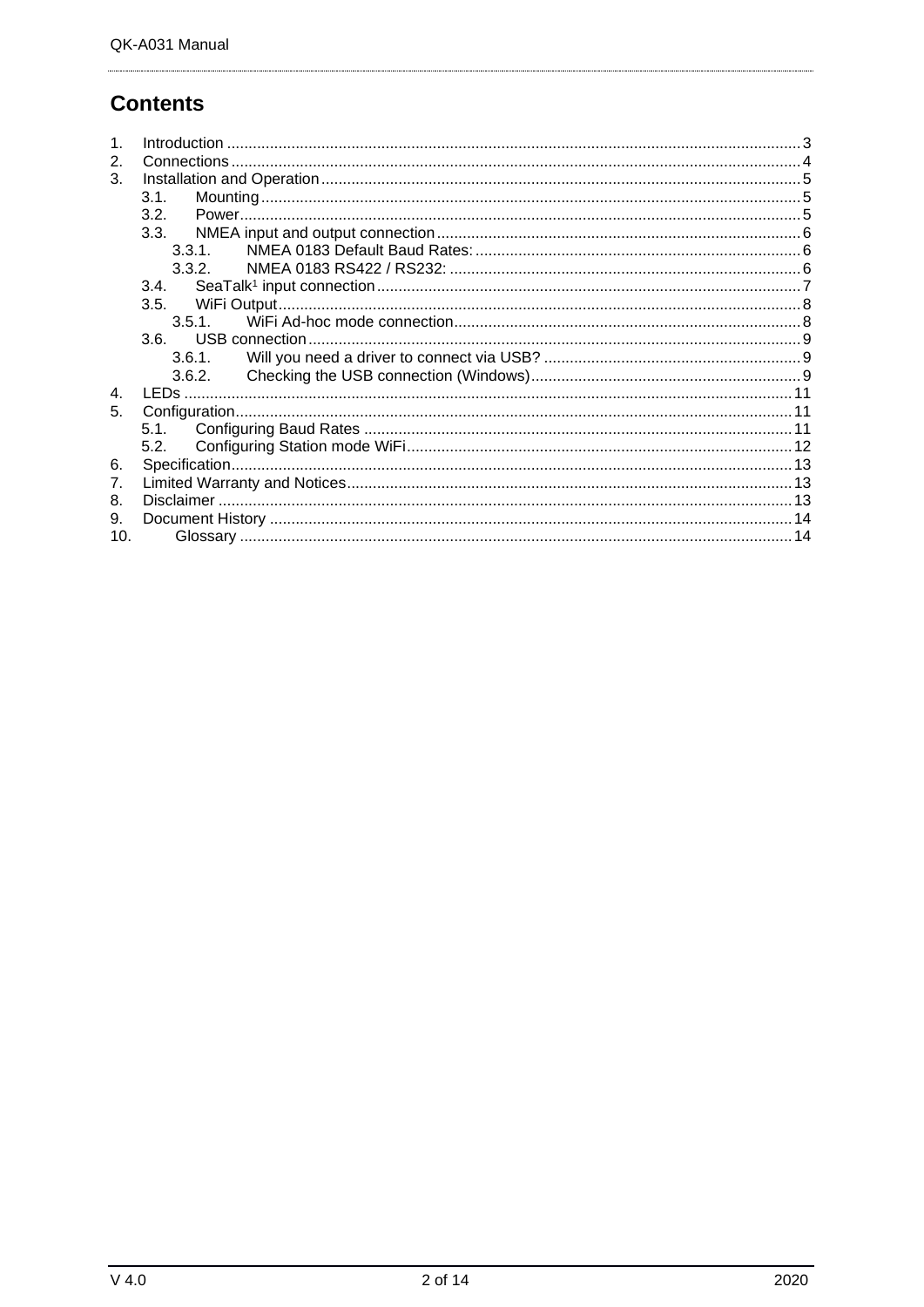# <span id="page-2-0"></span>**1. Introduction**

The A031 NMEA 0183 multiplexer enables the connection of multiple NMEA 0183 devices and a SeaTalk input, to NMEA chartplotters and wireless devices such as PCs, laptops and tablets. The A031 multiplexer has three NMEA 0183 inputs (listener-ports), one SeaTalk input, one NMEA 0813 output (talker-port), a WiFi output and a USB output.

The internal SeaTalk converter converts verified SeaTalk datagrams into NMEA and combines this with the NMEA data received on the three NMEA input (listener) ports. This combined data is sent to a NMEA output (talker) port and the WiFi output and the USB port simultaneously. The USB port is also used for configuration of optional WiFi and NMEA ports settings.

The built-in SeaTalk to NMEA converter allows a SeaTalk instrument to communicate on the NMEA network. Only one SeaTalk input is provided since the SeaTalk bus is a single-cable system where all instruments are connected through one cable. The SeaTalk to NMEA converter in the A031 works in one direction. NMEA sentences are not converted into SeaTalk, the multiplexer simply listens on the SeaTalk bus.

Every input on the A031 is galvanically isolated (also called opto-isolation). A galvanically isolated input prevents unwanted currents flowing between the instruments and the multiplexer, this protects equipment from damage and interfere from radio signals.

Data from all instruments is transmitted wirelessly though the A031's WiFi transmission, giving the user freedom to navigate and monitor from anywhere on board. It acts as a wireless access point for iPad, iPhone, Android tablets, laptops and other WiFi enabled devices.



Figure 1: A031 Function diagram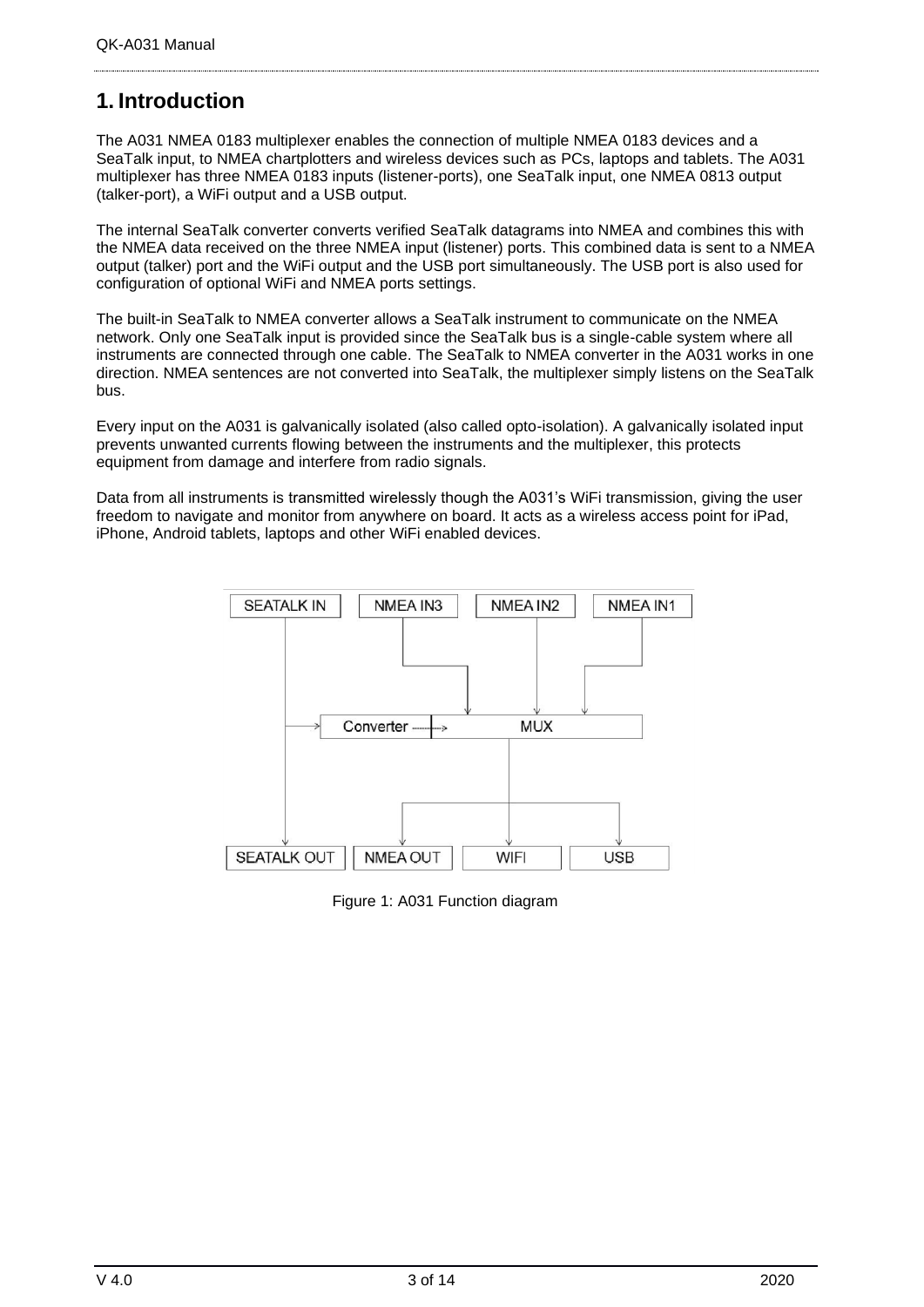# <span id="page-3-0"></span>**2. Connections**



Figure 2: Typical system connection

A031 has the following electrical connections/indicators:

- **SeaTalk input connection:** The SeaTalk<sup>1</sup> port has a 3-Pin terminal for connection to the SeaTalk bus. As well as being powered by the SeaTalk bus, the A031 also listens on the SeaTalk bus and converts any supported SeaTalk datagrams to NMEA 0183. In this way, data from SeaTalk equipment, like wind/depth or heading sensors, can be viewed on NMEA chartplotters via the NMEA output. This data is also accessible via USB and WiFi.
- **NMEA 0183 input/output connectors:** The A031 used the NMEA 0183-RS422 protocol. It provides connection of NMEA 0183 equipment, like wind, depth or heading sensors, via the NMEA inputs. The NMEA output provides the combined data to a chartplotter or other NMEA device/s of your choice. Default baud rates set to 4800bps (input) and 38400bps (output). These can be changed through Configuration software.
- **USB:** A type B USB connector outputs all messages. It can also be used for adjusting parameters using the Configuration software.
- **WiFi:** WiFi Connectivity in both Ad-hoc and Station mode on 802.11 b/g/n provides WiFi output of all messages.
- **LEDs** provide feedback and status to the user.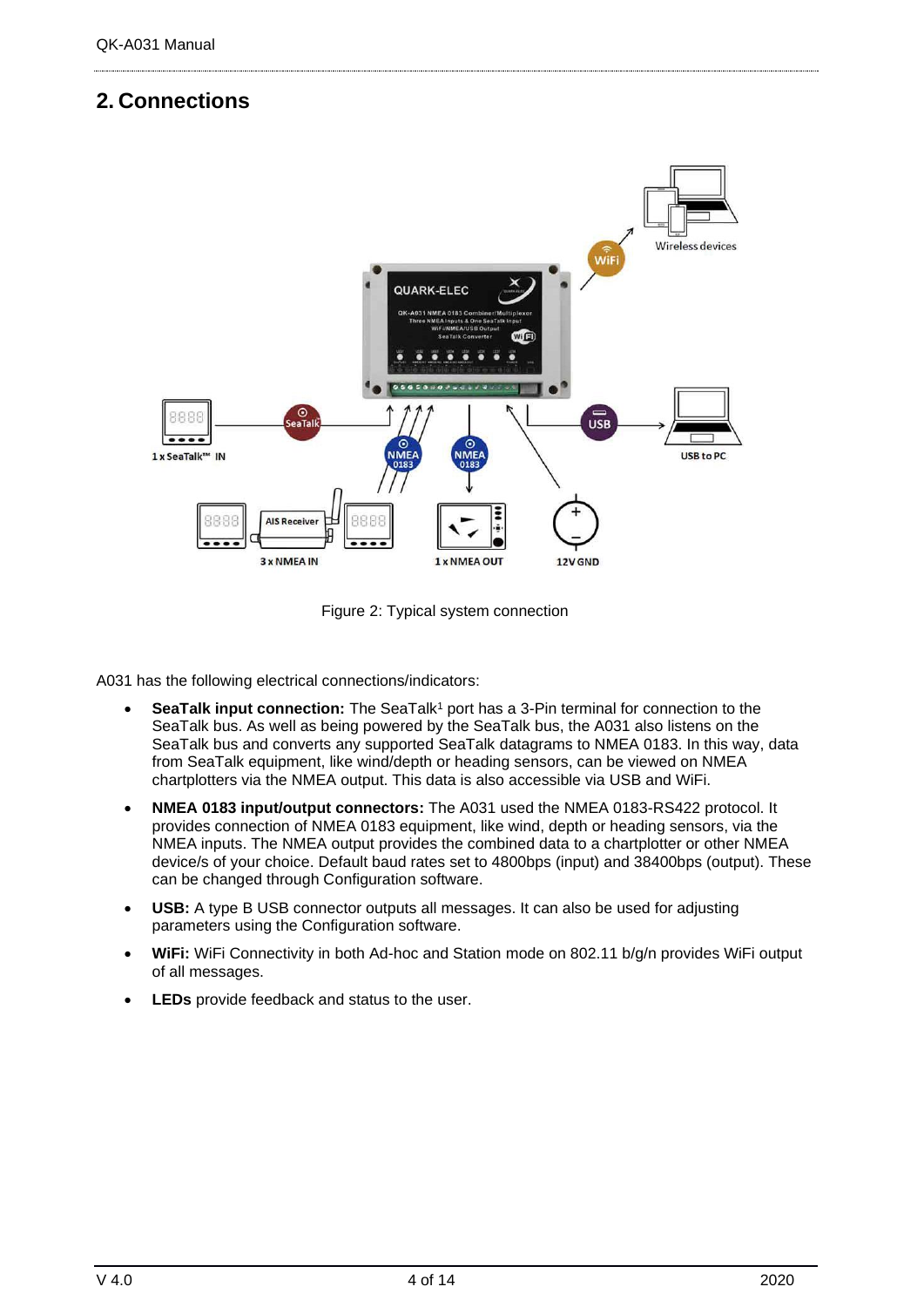# <span id="page-4-0"></span>**3. Installation and Operation**

### <span id="page-4-1"></span>**3.1. Mounting**

The A031 is aimed at the small commercial, leisure and fishing boat and vessel monitoring markets. A031 uses an IP56 Insulation Class 2 plastic enclosure with 115 x 90 x 40 mm external dimensions. It is not waterproof so should be mounted in a dry place such as behind the instrument panel on a flat surface.



Figure 3: Dimensions

### <span id="page-4-2"></span>**3.2. Power**

A031 runs on 12V – 35V DC. Power and GND are clearly indicated. Ensure these are connected correctly. The A031 benefits from reverse polarity protection to protect the device in case of faulty installation.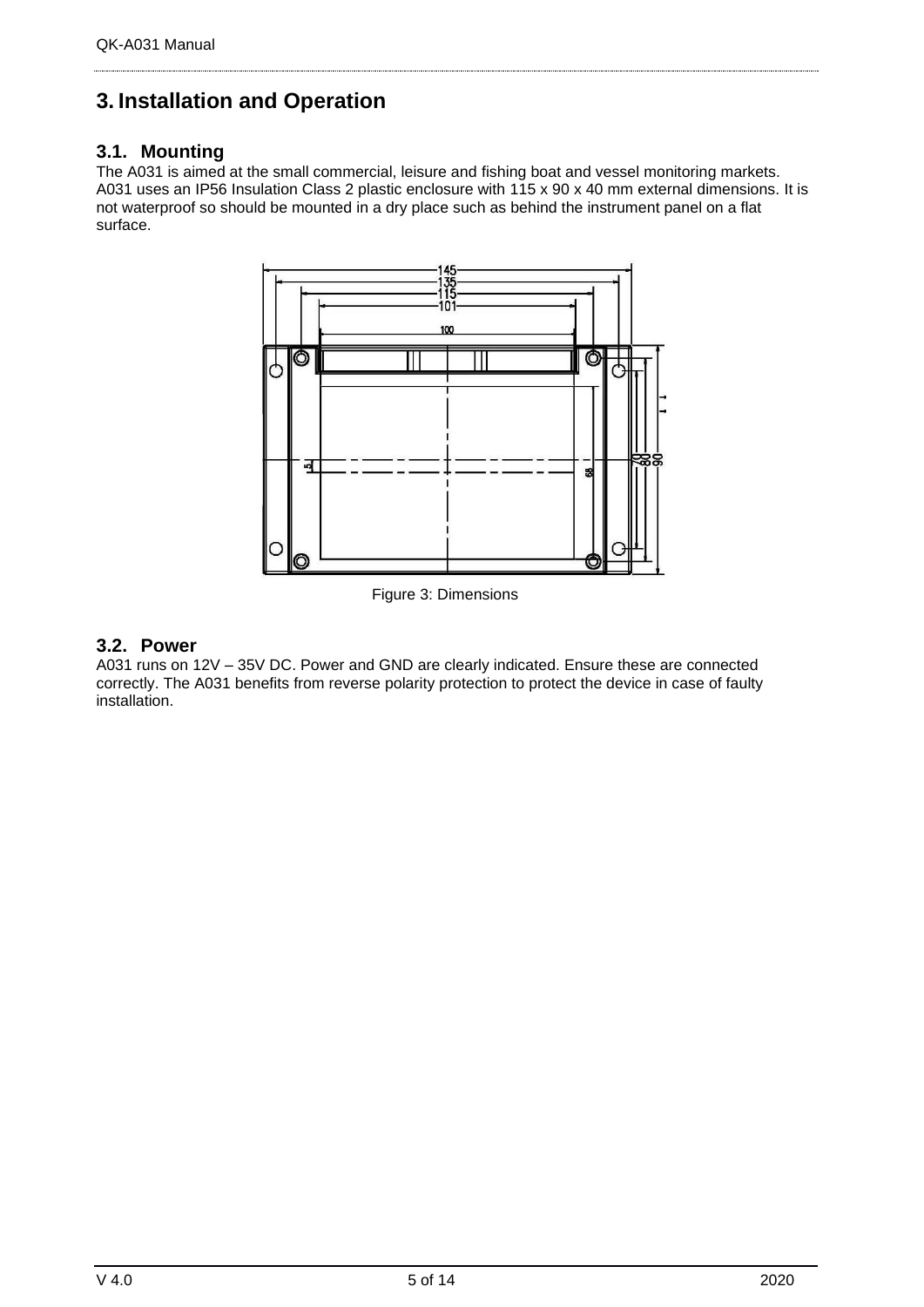#### <span id="page-5-0"></span>**3.3. NMEA input and output connection**

Although the NMEA 0183 standard specifies the signal names, voltage levels and connection methods very clearly, in reality, this standard has been interpreted with a level of variation between manufacturers. So, to ensure A031 is not damaged please double-check the specifications of the devices before connecting them.

A031 has three NMEA inputs called IN1, IN2 and IN3. Each input should be connected to one device only. These inputs are galvanically isolated from each other and the A031 multiplexer, as specified by the NMEA 0183 standard. A031 performs serial combining of these three NMEA 0183 serial inputs into one NMEA 0183 serial output.

The NMEA 0183 output is capable of driving the combined data from the inputs. Connect the + and terminals of the NMEA output on the A031 to the + and - terminals of the input on the instrument (e.g., chart plotter). These terminals may also be labelled as A/B, RX+/RX-, In+/In– etc (see more information in RS422/232 section below).

#### <span id="page-5-1"></span>**3.3.1. NMEA 0183 Default Baud Rates:**

'Baud rates' refer to the data transfer speed. When connecting two NMEA 0183 devices, both devices' baud rates must be set to the same speed.

- The inputs ports' default baud rates are set to 4800bps but they can be adjusted using the Configuration software if required.
- The A031 output port's default baud rate is set to 38400bps. If your data includes AIS data, the output and the connected chart plotter should be configured at this rate to receive the proper data as AIS data requires this higher speed.

<span id="page-5-2"></span>See [Configuration](#page-10-2) chapter for more information.

#### **3.3.2. NMEA 0183 RS422 / RS232:**

This product uses the NMEA 0183-RS422 protocol (differential signal), however some chart plotters or devices may use the older NMEA 0183-RS232 protocol (single-ended signal).

Check which protocol your connecting NMEA devices (e.g. Chart plotter/wind sensor) use. If you are unsure whether your connecting devices use the NMEA 0183 RS422 or RS232, the input/output connections on the device will give you some indication.

The following table may help you identify which protocol your product uses, however always check the manual to be certain. Unfortunately, some manufacturers who use the older RS232 protocol are not consistent in their product labelling.

| <b>RS422 (Differential)</b>      | RS232 (single-ended)                                                                                                    |  |                       |
|----------------------------------|-------------------------------------------------------------------------------------------------------------------------|--|-----------------------|
|                                  | $TX+$ and $TX-$ (GND)                                                                                                   |  | RX+ and RX- (GND)     |
|                                  | TXa+ and TXa- (GND)                                                                                                     |  | RXa+ and RXa- (GND)   |
| $TX+$ and $TX-$ /<br>RX+ and RX- | Output +Ve and -Ve                                                                                                      |  | Input $+Ve$ and $-Ve$ |
|                                  | Occasionally older NMEA 0183 RS232 devices are labelled like<br>RS422 (TX+ and TX- / RX+ and RX-) so check the manuals. |  |                       |

If your connecting device uses the older RS232 protocol, use a QK-AS03 Protocol Bridge for your connection. The QK-AS03 connects and converts RS422 to the older RS232 and visa-versa, through a simple connection, no configuration needed.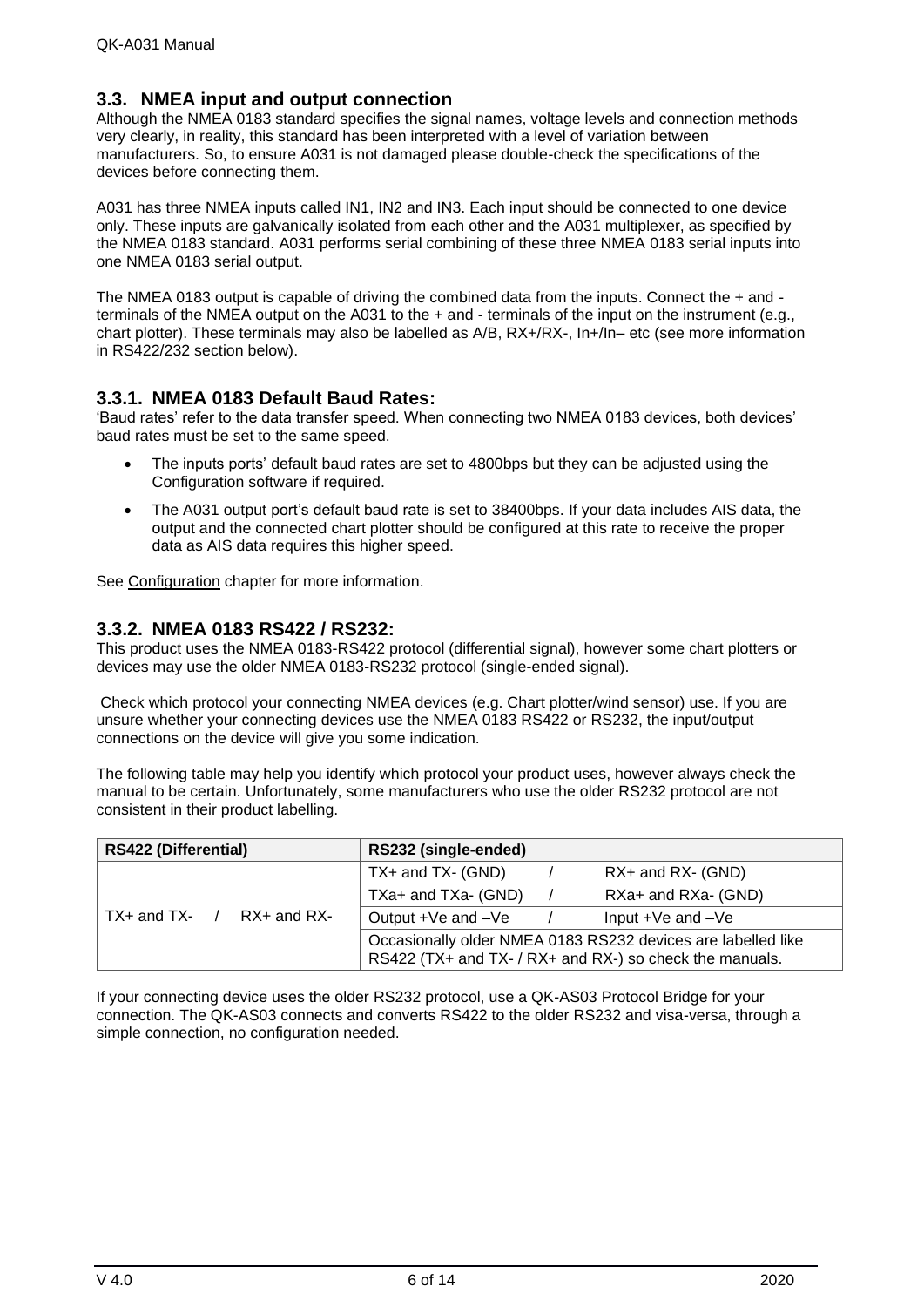### <span id="page-6-0"></span>**3.4. SeaTalk<sup>1</sup> input connection**

The built-in SeaTalk<sup>1</sup> to NMEA converter translates SeaTalk data into NMEA sentences. The SeaTalk port has 3-Pin terminals for connection to the SeaTalk bus. Ensure the connection is correct before powering up. A wrong connection could damage the A031 and other devices on the SeaTalk Bus.

When a SeaTalk message is received, A031 checks if the message is recognized and should be processed. When the message is recognized by the SeaTalk messages table, the message is extracted, stored and converted to an NMEA 0183 sentence. Any unknown datagram is ignored. These converted NMEA messages are then combined with NMEA data received on the other inputs. This function allows a SeaTalk instrument to communicate on an NMEA network. Only one SeaTalk input is needed since the SeaTalk bus is a single-cable system that connects all the instruments together through one cable. SeaTalk to NMEA converter in the A031 works in one direction only. No NMEA sentences are converted into SeaTalk, the multiplexer just listens on the SeaTalk bus.

|                | <b>Supported SeaTalk Datagram's</b> |                                                                                                      |  |  |  |
|----------------|-------------------------------------|------------------------------------------------------------------------------------------------------|--|--|--|
| <b>SeaTalk</b> | <b>NMEA</b>                         | <b>Description</b>                                                                                   |  |  |  |
| 00             | DBT                                 | Depth below transducer                                                                               |  |  |  |
| 10             | <b>MWV</b>                          | Wind angle, (10 and 11 combined)                                                                     |  |  |  |
| 11             | <b>MWV</b>                          | Wind speed, (10 and 11 combined)                                                                     |  |  |  |
| 20             | <b>VHW</b>                          | Speed through water, includes heading when present                                                   |  |  |  |
| 21             | <b>VLW</b>                          | Trip mileage (21 and 22 combined)                                                                    |  |  |  |
| 22             | <b>VLW</b>                          | Total mileage (21 and 22 combined)                                                                   |  |  |  |
| 23             | <b>MTW</b>                          | Water temperature                                                                                    |  |  |  |
| 25             | <b>VLW</b>                          | Total and Trip mileage                                                                               |  |  |  |
| 26             | <b>VHW</b>                          | Speed through water, includes heading when present                                                   |  |  |  |
| 27             | <b>MTW</b>                          | Water temperature                                                                                    |  |  |  |
| 50             |                                     | GPS latitude, value stored                                                                           |  |  |  |
| 51             | ---                                 | GPS longitude, value stored                                                                          |  |  |  |
| 52             | ---                                 | GPS speed over ground, value stored                                                                  |  |  |  |
| 53             | <b>RMC</b>                          | Course over ground. RMC sentence is generated from<br>stored values from other GPS related datagrams |  |  |  |
| 54             |                                     | GPS time, value stored                                                                               |  |  |  |
| 56             |                                     | GPS date, value stored                                                                               |  |  |  |
| 58             | ---                                 | GPS lat/long, values stored                                                                          |  |  |  |
| 89             | <b>HDG</b>                          | Magnetic heading, including variation (99)                                                           |  |  |  |
| 99             | ---                                 | Magnetic variation, value stored                                                                     |  |  |  |

The table shows that not all datagrams result in an NMEA 0183 sentence. Some datagrams are only used to retrieve data, which is then combined with data from other datagrams to be able to create one NMEA 0183 sentence.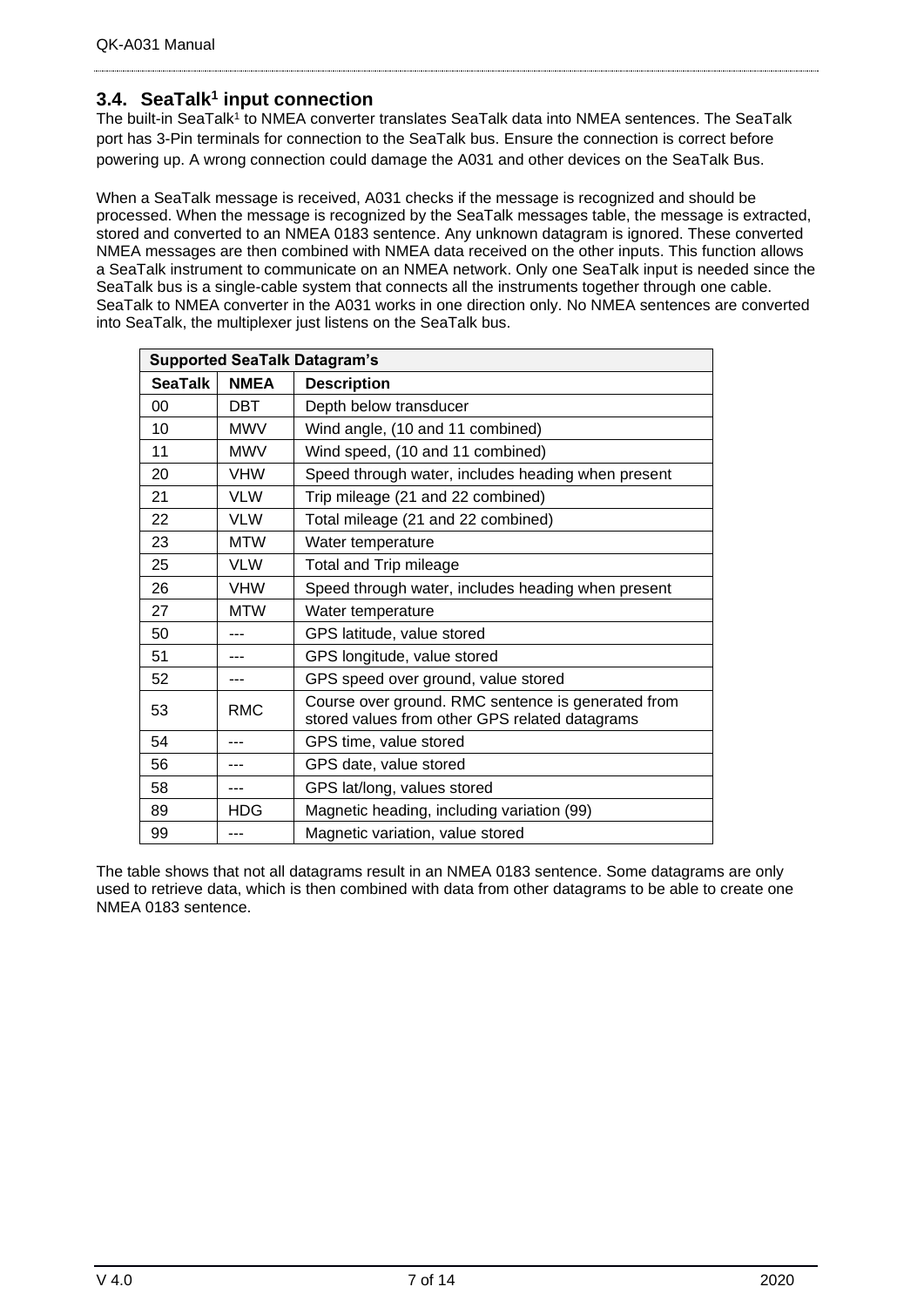### <span id="page-7-0"></span>**3.5. WiFi Output**

The A031 allows users to view their data through WiFi on a PC, tablet, smartphone or other WiFi enabled device. Users can access marine network data including vessel course, speed, position, wind speed, direction, water depth etc. These can be viewed in the chart software.

The IEEE 802.11b/g/n wireless standard has two basic modes of operation: Ad-hoc mode (peer to peer) and Station mode (also called infrastructure mode).

The A031 supports 2 working modes.



- In **Ad-hoc mode,** wireless devices connect directly (peer to peer) without a router or access point. For example, your smartphone can connect directly to the A031 to receiver marine data.
- In **Station mode,** wireless devices communicate through an access point (AP) such as a router that serves as a bridge to other networks (such as the Internet or LAN). This allows your router to handle the data and traffic from your device. This data can then be picked up through your router anywhere on your local area network. Increasing the WiFi range. Similar to plugging the device directly into the router, but using wireless technology. In this way, the mobile devices receive both your marine data and other AP connections such as Internet.

The A031 is set to Ad-hoc mode as a default setting, but can be easily setup to Station mode or standby mode through the configuration tool. (See [Configuration](#page-11-0) section)

#### <span id="page-7-1"></span>**3.5.1. WiFi Ad-hoc mode connection**

#### **From a Phone, Tablet or PC:**

Once the A031 has powered up, scan for a WiFi network with an SSID of 'QK-A031xxxx' or similar.

Connect to '**QK-A031xxxx**' with the default password: '**88888888**'.

| A031 SSID     | Similar to 'QK-A031xxxx' |
|---------------|--------------------------|
| WiFi password | 88888888                 |

Note: The SSID and password can be changed if desired. The password must be 8 to 12 characters long. If changing the SSID and password, the A031 should be reset to activate the settings. (The IP address, Gateway, Net Mask and Port can be left blank if no fixed IP address is needed.)

**In your chart software** (or chart plotter): Set the protocol to '**TCP**', IP address to '**192.168.1.100'** and the port number to '**2000**'.

| Protocol     | TCP           |
|--------------|---------------|
| ∣ IP address | 192.168.1.100 |
| Data Port    | 2000          |

Note: In Ad-hoc mode, the IP address should not be changed.

With the above settings, a wireless connection is established and the user will receive the data through the chart software. (More information in the [Chart software](#page-12-0) section)

The wireless connection and data flow can be checked with TCP/IP port monitoring software.

| TCP/IP Net Assistant (V3.8)<br>$ \Box$ $\times$                                                                                                                            |
|----------------------------------------------------------------------------------------------------------------------------------------------------------------------------|
| Data Receive                                                                                                                                                               |
| !AIVDM. 1.1 A. B69cRe?t<22>gN3>10 g7weV1www.0*4C<br>SPCDIN, 01F11A, 00000000, 01, FFF005460000*26                                                                          |
| SHCHDG 0.00. Y*25                                                                                                                                                          |
| FFF7F*2C                                                                                                                                                                   |
| 1943844492.44. V*25                                                                                                                                                        |
| SPCDIN, 01F903, 00000000, 01, FFFFFFFFFFFFFFFFFFF-SD<br>\$GPXTE, A. A. 539956, 80, R. N*4D                                                                                 |
| \$GPAPB, A, A, 539956. 80, R, N, V, V, , T, , , T, , T, A*42                                                                                                               |
| ISPCDIN, 01F80E, 00000000, 85, 01D0EEC9210AADCD43B764610D818975EF02FFFFFFF275D40EF0FF*25<br>!AIVDM. 1.1 A. 18LWf10H2B 8fg> <n62ng5k01www.0*06< td=""></n62ng5k01www.0*06<> |
| SPCDIN, 01F80E, 00000000, 85, 015ED59518B0D9C843CF186D0D7BFFFF0000FFFFFFE6820000F4FF*55<br>  AIVDM, 1, 1, , A, 169GEGT000 8UNG (p glov460t3www, 0*18                       |
| SPCDIN, 01F11A, 00000000, 01, FFF005460000*26                                                                                                                              |
|                                                                                                                                                                            |

Figure 4: TCP/IP Net Assistant example

**To Configure Station mode WiFi see the [Configuration section.](#page-11-0)**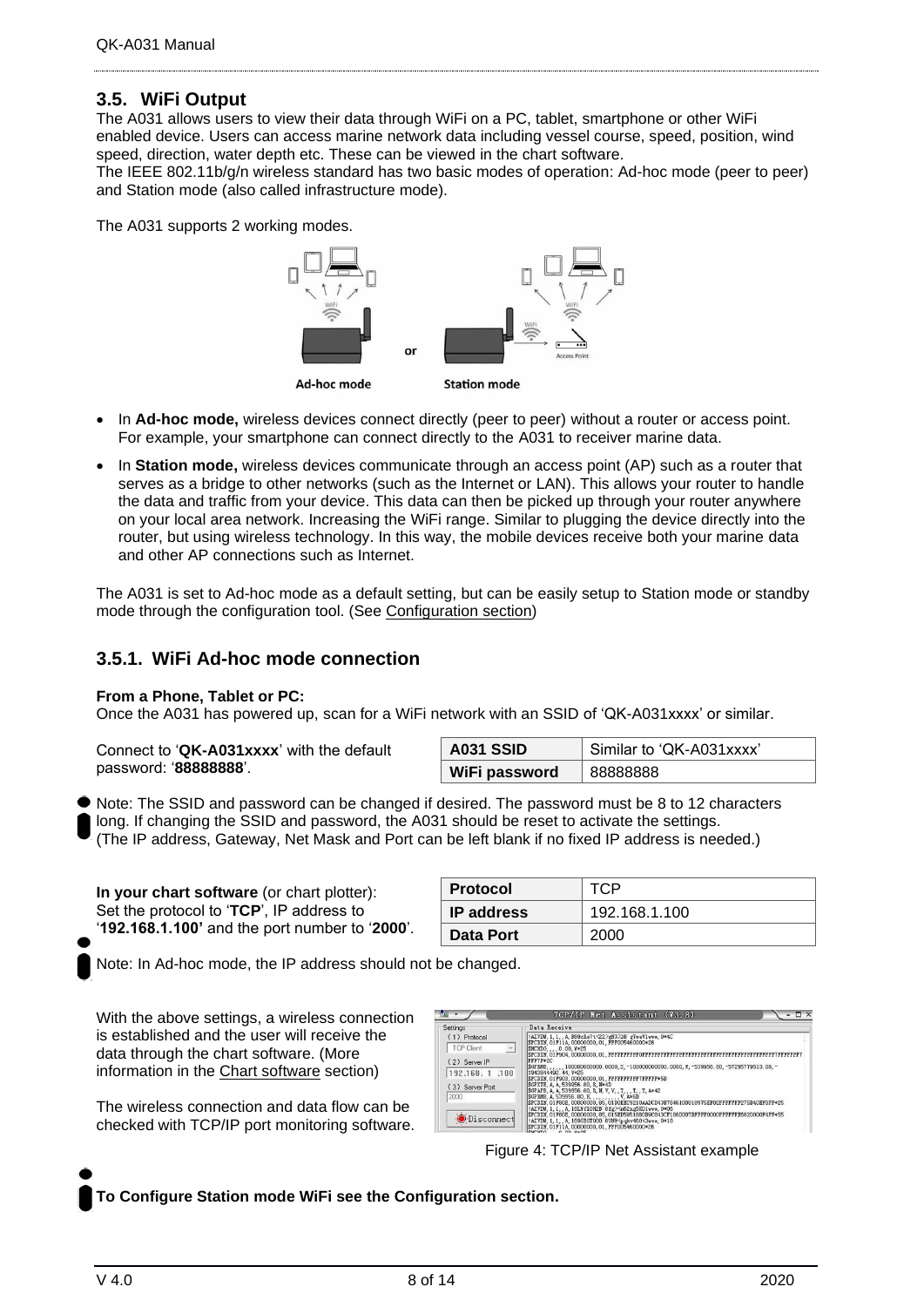#### <span id="page-8-0"></span>**3.6. USB connection**

A031 is supplied with a USB connector. This connector provides the NMEA 0183 data output and the configuration input. This USB connector can be linked directly to a USB port on the PC or other mobile devices via the supplied cable.

#### <span id="page-8-1"></span>**3.6.1. Will you need a driver to connect via USB?**

To enable the USB data connection of A031 to other devices, a related hardware driver may be needed, dependent on your system requirements.

#### **Windows 7,8,10:**

If your device is running an original Windows 10 version, the driver usually installs automatically. The A031 registers itself to the computer as a virtual serial COM Port. A new COM Port should automatically appear in the device manager once powered and connected via USB.

If the driver does not install automatically, it can be found on the included CD and downloaded from [www.quark-elec.com.](http://www.quark-elec.com/)

<span id="page-8-2"></span>The A031 does not support Mac OS and Linux via USB at this moment.

### **3.6.2. Checking the USB connection (Windows)**

After the driver is installed (if needed), run the Device Manager and check the **COM (port) number**. The port number is the number assigned to an input device. These can be generated randomly by your computer.

Your chart software may require your COM port number in order to access the data.

The port number for the A031 can be found in Windows 'Control Panel>System>Device Manager' under 'Ports (COM & LPT)'. Find something similar to 'STMicroelectronics Virtual Com Port' in the list for the USB port. If the port number need to be changed, double click the A031 and select the 'Port Settings' tab. Click the 'Advanced' button and change the port number to the one required.



Figure 5: View of COM port in Device Manager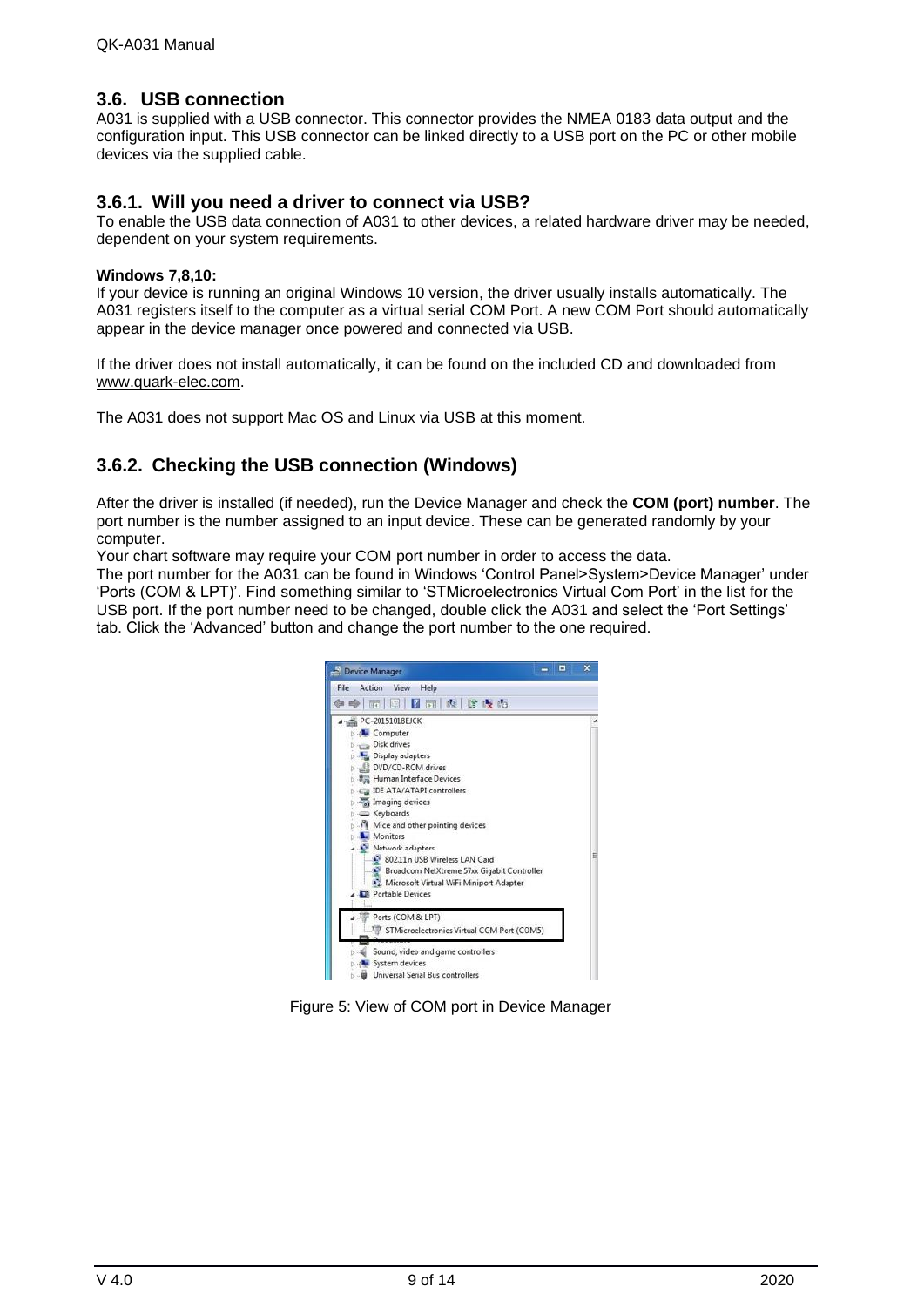The USB connection status can always be checked with a terminal monitor application like Putty or HyperTerminal. Ensure that the COM port is set correctly (38400bps if using the default A031 settings), 8, N and 1 as shown below using HyperTerminal on Windows as an example.

To use a terminal monitor application, first connect A031 to the computer, follow the instructions to install the driver if required. After the driver is installed, run the Device Manager and check the COM interface number.

**HyperTerminal example.** Run HyperTerminal, set COM Port settings to 38400bps (if using the default A031 settings), 8, N and 1.

| <b>COM5 Properties</b> |        | P                       | X |
|------------------------|--------|-------------------------|---|
| Port Settings          |        |                         |   |
| Bits per second: 38400 |        |                         |   |
| Data bits: 8           |        |                         |   |
| Parity:                | None   |                         |   |
| Stop bits:  1          |        |                         |   |
| Flow control: Hardware |        |                         |   |
|                        |        | <b>Restore Defaults</b> |   |
| OK                     | Cancel | Apply                   |   |

Figure 6: HyperTerminal settings

If all the above is set up correctly, NMEA 0183 messages similar to the example below will be shown.

| !AIVDM.1.1A.B6:fnn@00:1hUhSCCUP000N021Mk.0*2D                                      |   |
|------------------------------------------------------------------------------------|---|
| !AIVDM.1.1A.H6:cd@U61G3Cifh00000006@A880.0*10                                      |   |
| !AIVDM.1.1A.36:tnh500087@U0==TLWF'Tf0DhJ.0*49                                      |   |
| :AIVDM.1.1A.16:26d5000'7Wc0=:ac7'bFP05ah.0*17!                                     |   |
| !AIVDM,1,1,,A,369D6aU00087War=;quu=Dh>0000.0*7F                                    |   |
| !AIVDM.1.1A.168u:v@P00'74jP=>BoMWwvB00S8.0*75                                      |   |
| :AIVDM.1.1A.403sl31uv:ck:87B5@==oAi00D9u.0*70                                      |   |
| :AIVDM.1.1A.16:V4OPP1L86anb=>FmrIavi0@IL.0*33!                                     |   |
| !AIVDM.1.1A.168upK0P00'7BEH==hS<=wvr0<5e.0*3A                                      |   |
| !AIVDM.1.1A.168uRKPP01871<2== <mvrgw60hed.0*6e< td=""><td></td></mvrgw60hed.0*6e<> |   |
| !AIVDM.1.1A.B6:fnn@00:1hUhSCCUP000N021Mk.0*2D                                      |   |
| !AIVDM.1.1A.H6:cd@U61G3Cifh00000006@A880.0*10                                      |   |
| !AIVDM.1.1A.36:tnh500087@U0==TLWF'Tf0DhJ.0*49!                                     |   |
| :AIVDM.1.1A.16:26d5000'7Wc0=:ac7'bFP05ah.0*17                                      |   |
| :AIVDM.1.1A.369D6aU00087War=:quu=Dh>0000.0*7F                                      |   |
| !AIVDM.1.1A.168u:v@P00'74iP=>BoMWwvB00S8.0*75!                                     |   |
| :AIVDM.1.1A.403sl31uv:ck:87B5@==oAi00D9u.0*70                                      |   |
| !AIVDM.1.1A.16:V4OPP1L86gnb=>FmrIgvi0@IL.0*33                                      |   |
| !AIVDM.1.1A.168upK0P00'7BEH==hS<=wvr0<5e.0*3A                                      |   |
| !AIVDM.1.1A.168uRKPP01871<2== <mvrgw60hed.0*6e< td=""><td></td></mvrgw60hed.0*6e<> |   |
| !AIVDM.1.1A.B6:fnn@00:1hUhSCCUP000N021Mk.0*2D                                      |   |
| !AIVDM.1.1A.H6:cd@U61G3Cifh00000006@A880.0*10!                                     |   |
| !AIVDM.1.1A.36:tnh500087@U0==TLWF'Tf0DhJ.0*49                                      |   |
|                                                                                    | Ξ |
|                                                                                    |   |
| ш                                                                                  |   |

Figure 7: Display on HyperTerminal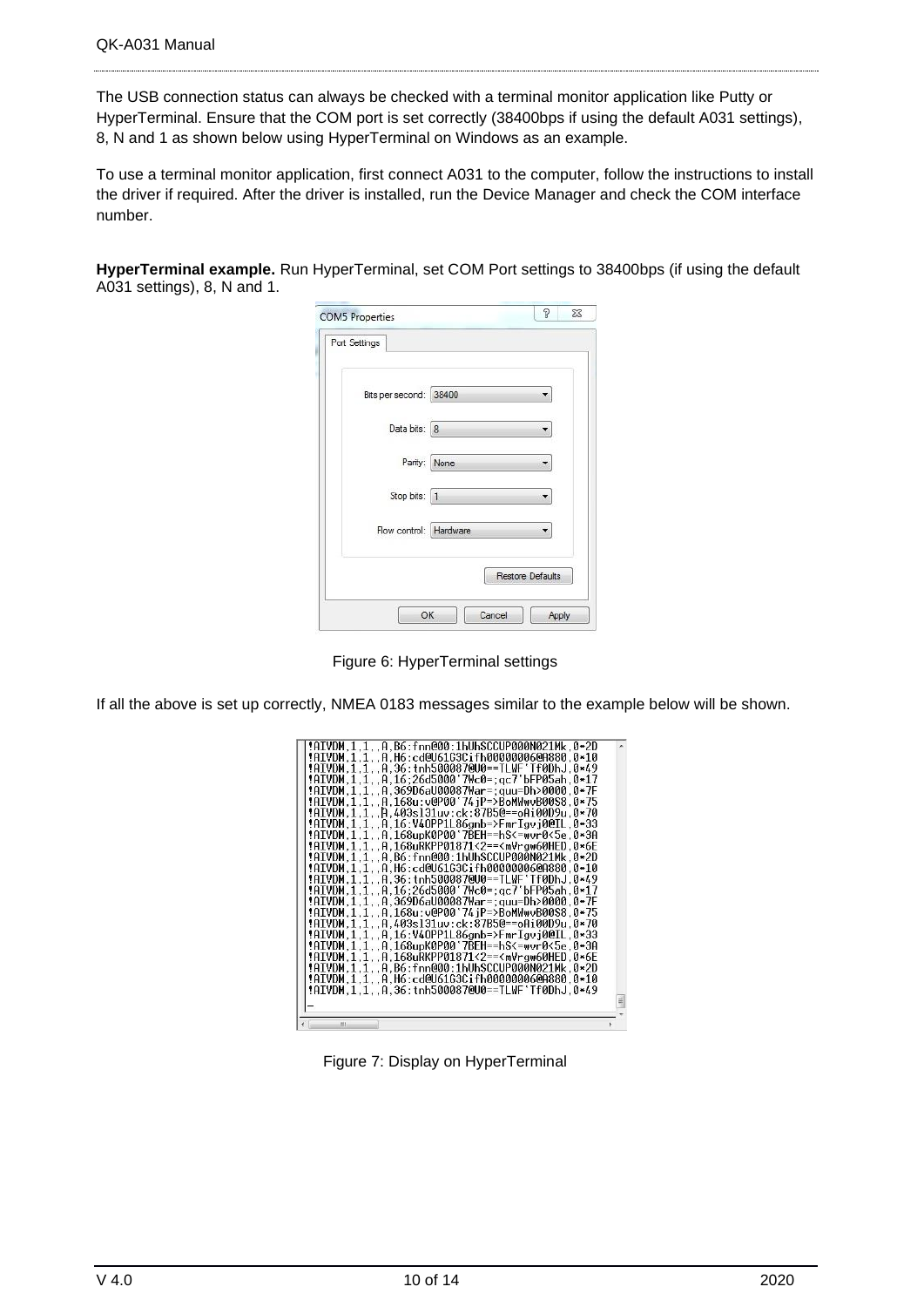# <span id="page-10-0"></span>**4. LEDs**

LEDs indicate the A031 operational status. The A031 features eight LEDs to confirm power and data transfer, and for troubleshooting.

The status LEDs on the panel show each input port activity and system status. When in operation, the LEDs will flash as below:



Figure 8: LED indications

**LED1 (SeaTalk)** flashes when valid SeaTalk data are received.

**LED2 (IN1)**, **LED3 (IN2)**, and **LED4 (IN3)** flash when valid NMEA sentences are received.

**LED5 (OUT)** flashes when valid NMEA sentences are send out through the NMEA output.

**LED6 (USB)** flashes when valid NMEA sentences are send out through USB. Also reserved for firmware updating.

**LED7 (WiFi)** flashes when valid NMEA sentences are send out through WiFi.

**LED8 (PWR)** will be constantly lit when powered up.

# <span id="page-10-1"></span>**5. Configuration**

Quark-Elec Windows configuration tool can be used to setup the NMEA 0183 baud rates and WiFi settings for A031. The free Configuration software comes with the CD provided or is available to download at [https://www.quark-elec.com/doc/QE\\_MUX\\_configTool.zip](https://www.quark-elec.com/doc/QE_MUX_configTool.zip)

The configuration tool must be used when plugged into a windows PC via USB cable. The tool cannot be accessed via WiFi. For extra instructions for using the configuration tool go to [https://www.quark](https://www.quark-elec.com/doc/QK-A0xx_GUI_application_note.pdf)[elec.com/doc/QK-A0xx\\_GUI\\_application\\_note.pdf](https://www.quark-elec.com/doc/QK-A0xx_GUI_application_note.pdf)

The configuration tool must not be opened while other programs are using the A031. Close down all applications using the A031 before using the configuration tool. Once configured, configuration settings are stored in the internal flash memory and are retained even without power supply.

### **5.1. Configuring Baud Rates**

The default baud rates are 4800bps (inputs) and 38400 (output). NMEA 0183 input baud rates can be adjusted through the dropdown menus.

- 1. To adjust baud rates, the A031 should be connected via USB to a computer running Windows (or Mac users can use BootCamp).
- 2. When the A031 is connected and powered up, 'A031 connected' will be shown at the bottom centre of the window and the software version shows at the bottom right.
- 3. Select the desired baud rate.
- 4. Click '**Config**' to save your settings to the A031.
- 5. Click '**Disconnect'**.
- 6. Re-power the A031 to activate the new settings to the device.

<span id="page-10-2"></span>

| Quark-elec Configuration GUI                 |               |                      |           | $\times$ |
|----------------------------------------------|---------------|----------------------|-----------|----------|
| Set Baud   Set WiFi   Set Channel Hop   Help |               |                      |           |          |
| SEATALK:                                     | 4800          |                      | rate(bps) |          |
| NMEA IN1:                                    | 4800          |                      | rate(bps) |          |
| NMEA IN2:                                    | 4800          | ٠                    | rate(bps) |          |
| NMEA IN3:                                    | 4800          |                      | rate(bps) |          |
| NMEA OUT:                                    | 38400         | $\blacktriangledown$ | rate(bps) |          |
|                                              |               | Disconnect           | Config    |          |
| Quark-elec @2017                             | A31 Connected |                      |           |          |

Figure 9: Baud rates settings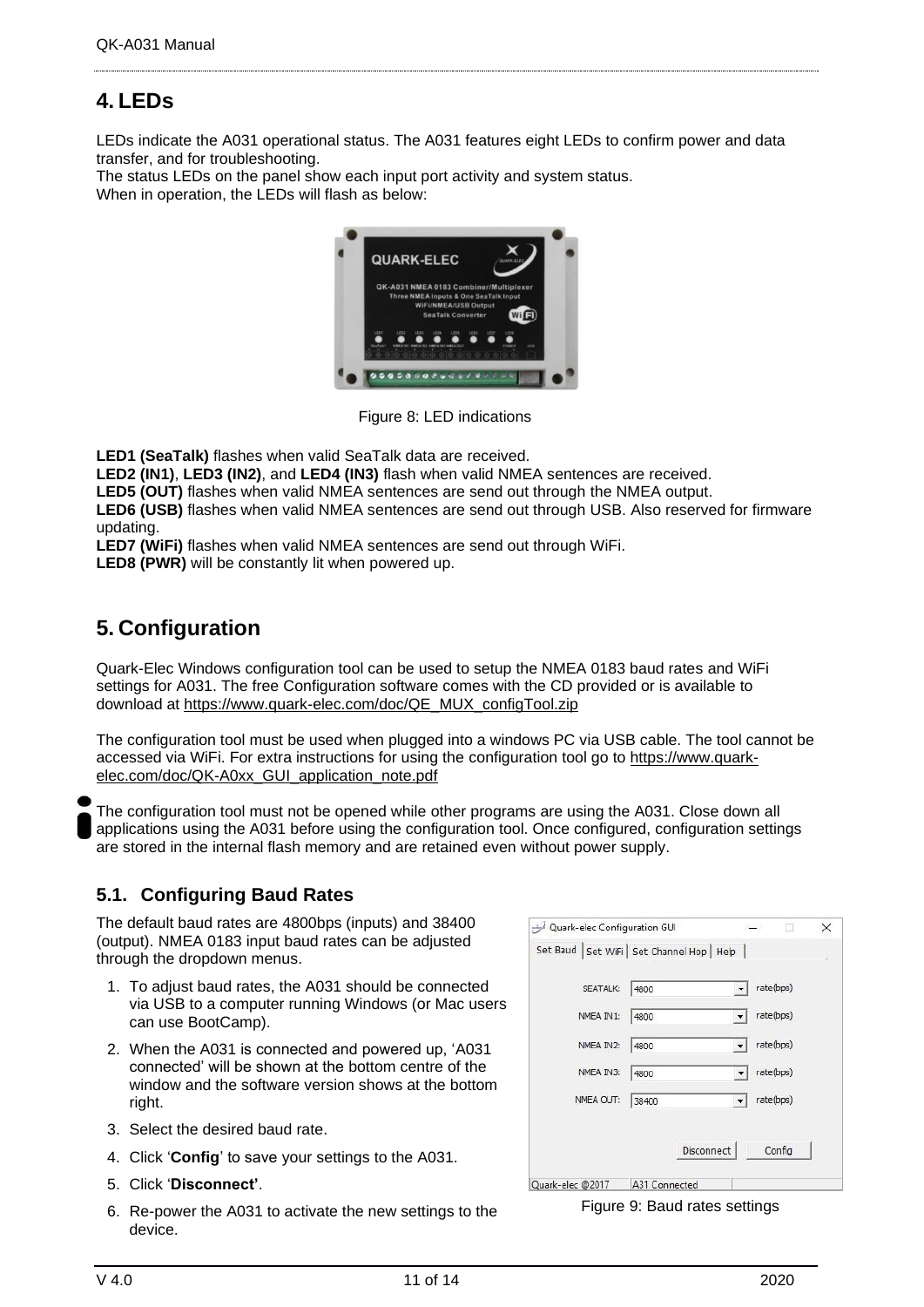#### <span id="page-11-0"></span>**5.2. Configuring Station mode WiFi**

WiFi is set to Ad-hoc mode as standard (see WiFi section). Station mode however, allows your router/access point to handle the data from your device. This data can then be picked up through your router anywhere on your local area network (Similar to plugging the device directly into the router, but using wireless technology). This allows your mobile device to still receive Internet while viewing your marine data.

More and more vessels have a wireless onboard network for access to the internet. In most cases the network is created by using a 3G/4G wireless connection. iOS devices, tablets, mobile phones can all access the internet to obtain weather forecasts, send/receive email and access many other internet services via onboard WiFi.

Although switching between the A031 WiFi network and any onboard wireless network is simple and quick, it can be advantageous to integrate the two networks and allowing operators to receive the A031 multiplexer output through the onboard WiFi network. This way, operators can access the internet while receiving the NMEA 0183 messages without having to switch between the 2 access points. To work in this way, operators should set up A031 in Station mode through A031 Configuration software.

To setup Station mode the A031 should be connected via USB to a computer running Windows (Mac users can use BootCamp).

- 1. Connect A031 to computer via Micro USB B connection.
- 2. Run the Configuration software (having closed any other programs that would access the A031) and check connection to the A031 at the bottom of configuration tool.
- 3. Change working mode to '**Station mode'**
- 4. Enter your router's **SSID.**
- 5. Enter the **password** for your network.
- 6. Enter the **IP address** assigned to the A031. This normally start with 192.168. The third group of digits depends on your router's configuration (commonly 1 or 0). The fourth group must be a unique number between 0 and 255) This number must not be used by any other equipment connected to your router.
- 7. Enter your **router's IP address** in the **Gateway** section. This can usually be found under the router. Leave the other settings as they are.
- 8. Click '**Config'** in the bottom right hand corner and wait 60 seconds. Click '**Disconnect'**.
- 9. Repower the A031 and it will now attempt to connect to the router.

|                    | Set Baud [Set WIFI] Set Channel Hop   Help |        |  |
|--------------------|--------------------------------------------|--------|--|
| Working mode:      | Station                                    |        |  |
| SSID:              | OTOffice                                   |        |  |
| Password:          | ********                                   |        |  |
| <b>IP Address:</b> | 192.168.1.104                              |        |  |
| Gateway:           | 192.168.2.1                                |        |  |
| Net Mask:          | 255 . 255 . 255 . 0                        |        |  |
| Port:              | 2000                                       |        |  |
|                    |                                            |        |  |
|                    | <b>Disconnect</b>                          | Config |  |

Figure 10: Station mode settings (example only)

**In your chart software**, set the protocol as '**TCP**', insert the **IP address** you assigned the A031 and enter the Port number as '**2000**'.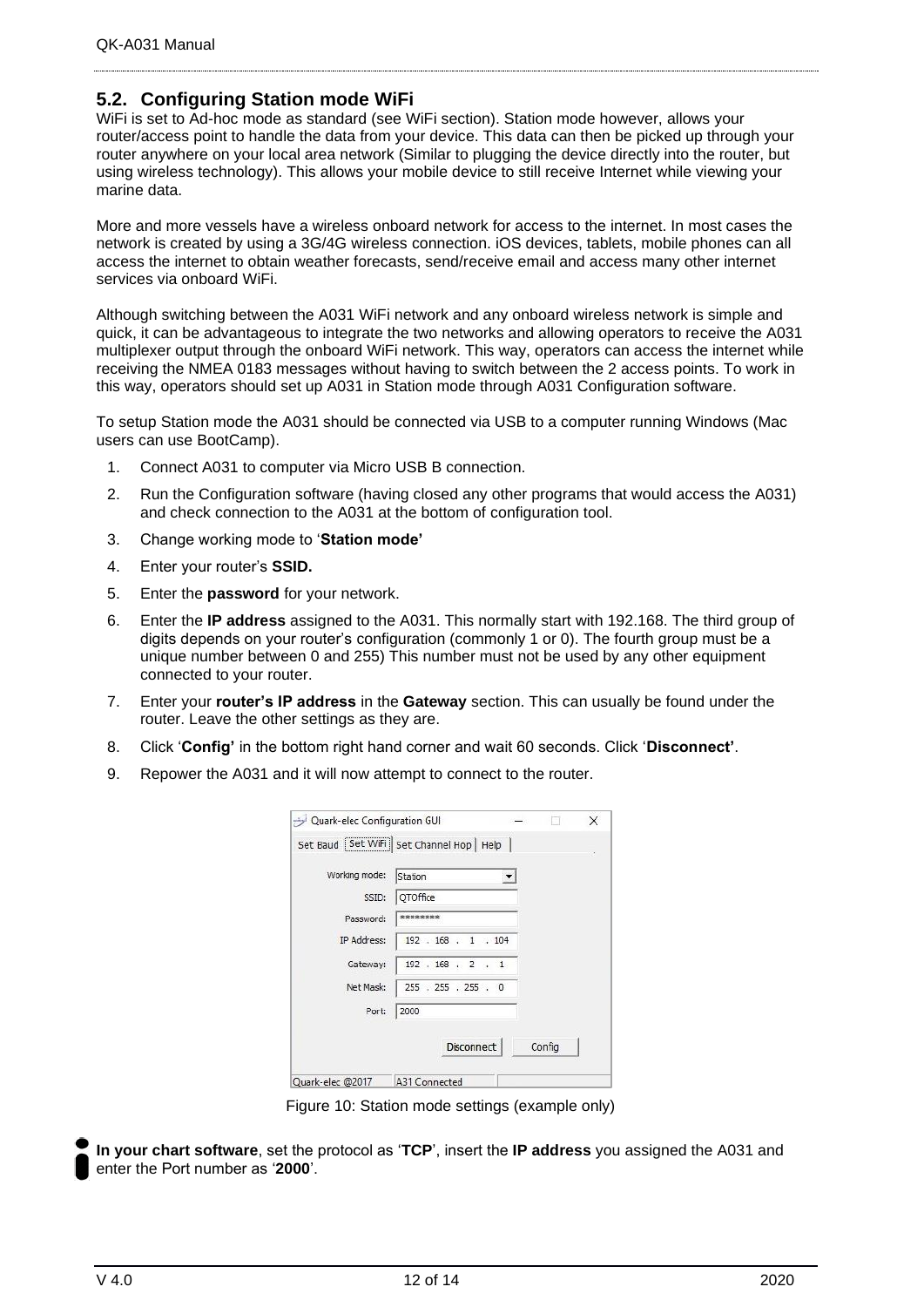You should now see your marine data in your chart software. If not, check your router's **IP address list** and confirm the **IP address** that your router has assigned the A031. Occasionally, a router assigns a different **IP address** to a device than the one you chose to assign it during configuration. If this is the case, copy the IP address from the router into your chart software.

If the **IP address** in the router's **IP address list** matched the one inputted into the chart software, everything will work in Station mode.

If you are not able to view your data in Station mode, the likely cause is either the data has been input incorrectly, or the IP address is different in your chart software to that of your router.

# <span id="page-12-0"></span>**6. Specification**

| <b>Item</b>            | <b>Specification</b>                    |
|------------------------|-----------------------------------------|
| DC supply              | 12V - 35V                               |
| Average supply current | 80 <sub>m</sub> A                       |
| NMEA data format       | ITU/ NMEA 0183 format                   |
| NMEA input data rate   | 4800bps, RS422 galvanically isolated    |
| NMEA output data rate  | 38400bps, RS422 galvanically isolated   |
| WiFi mode              | Ad-hoc and Station mode on 802.11 b/g/n |
| Security               | WPA/WPA2                                |
| Operating temperature  | $-5^{\circ}$ C to $+80^{\circ}$ C       |
| Storage temperature    | $-25^{\circ}$ C to $+85^{\circ}$ C      |

## <span id="page-12-1"></span>**7. Limited Warranty and Notices**

Quark-elec warrants this product to be free from defects in materials and manufacture for one year from the date of purchase. Quark-elec will, at its sole option, repair or replace any components that fail in normal use. Such repairs or replacement will be made at no charge to the customer for parts and labour. The customer is, however, responsible for any transportation costs incurred in returning the unit to Quark-Elec. This warranty does not cover failures due to abuse, misuse, accident or unauthorized alteration or repairs. A returns number must be given before any unit is sent back for repair.

The above does not affect the statutory rights of the consumer.

## <span id="page-12-2"></span>**8. Disclaimer**

This product is designed to aid navigation and should be used to augment normal navigational procedures and practices. It is the user's responsibility to use this product prudently. Neither Quark-elec, nor their distributors or dealers accept responsibility or liability either to the products user or their estate for any accident, loss, injury or damage whatsoever arising out of the use or of liability to use this product.

Quark- products may be upgraded from time to time and future versions may therefore not correspond exactly with this manual. The manufacturer of this product disclaims any liability for consequences arising from omissions or inaccuracies in this manual and any other documentation provided with this product.